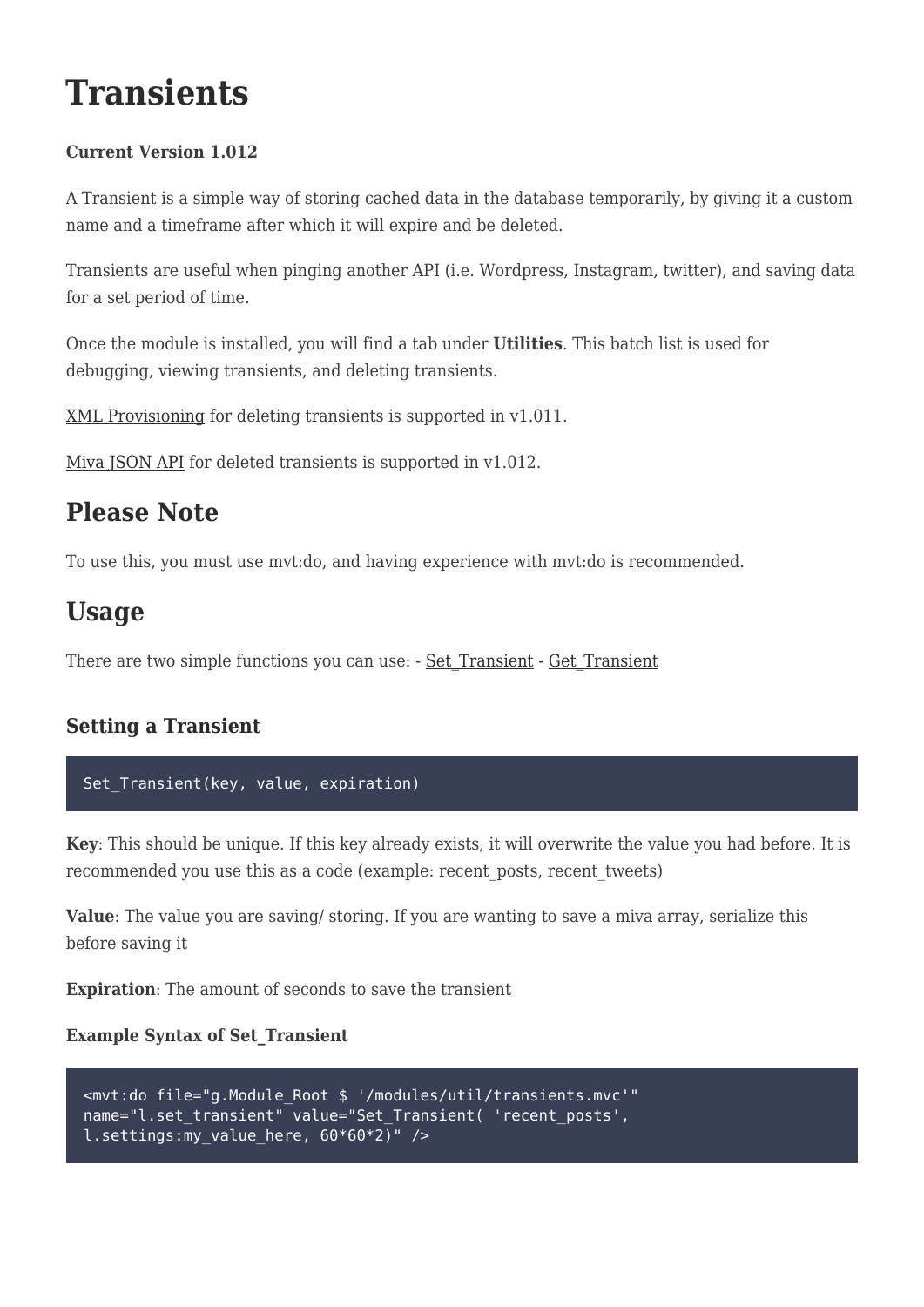## **Getting a Transient**

#### Get Transient(key)

This will retrieve your transient. If you have a transient that has not expired, it will return the value. If it has expired, or does not exsist it will return null.

#### **Example Syntax of Get\_Transient**

```
<mvt:do file="g.Module_Root $ '/modules/util/transients.mvc'"
name="l.settings:recent posts" value="Get Transient( 'recent posts' )" />
<mvt:if expr="l.settings:recent_posts">
     <mvt:eval expr="l.settings:recent_posts" />
</mvt:if>
```
# **Example**

This is an example of pulling a Blog's most recent posts, and displaying them on SFNT. In this case, the URL we are calling to will display the most recent posts.

```
<mvt:do file="g.Module_Root $ '/modules/util/transients.mvc'"
name="l.settings:recent posts" value="Get Transient( 'recent posts' )" />
<mvt:if expr="l.settings:recent_posts">
     <mvt:eval expr="l.settings:recent_posts" />
<mvt:else>
     <mvt:assign name="l.settings:recent_posts" value="''" />
     <mvt:call action="'http://www.mydomainname.com/blog/recent-posts/'"
method="'POST'">
         <mvt:assign name="l.settings:recent_posts" value="l.settings:recent_posts $
s.callvalue" />
     </mvt:call>
     <mvt:do file="g.Module_Root $ '/modules/util/transients.mvc'"
name="l.set transient" value="Set Transient( 'recent posts',
l.settings: recent posts, 60*60*2)" />
     &mvt:recent_posts;
</mvt:if>
```
# **Other Useful Functions with Examples**

<span id="page-1-0"></span>In Version 1.006 there are 4 new functions: - [Transient\\_ReadyTheme\\_NavigationSet\(](#page-1-0) [readytheme\\_code, expires \)](#page-1-0) - [Transient\\_Load\\_NavigationSet\( readytheme\\_code \)](#page-2-0) -Transient ReadyTheme Image( readytheme code, expires ) - Transient Load Link( item var ) -[Transient\\_ReadyTheme\\_ContentSection\( readytheme\\_code, expires, all\\_settings var \)](#page-4-1)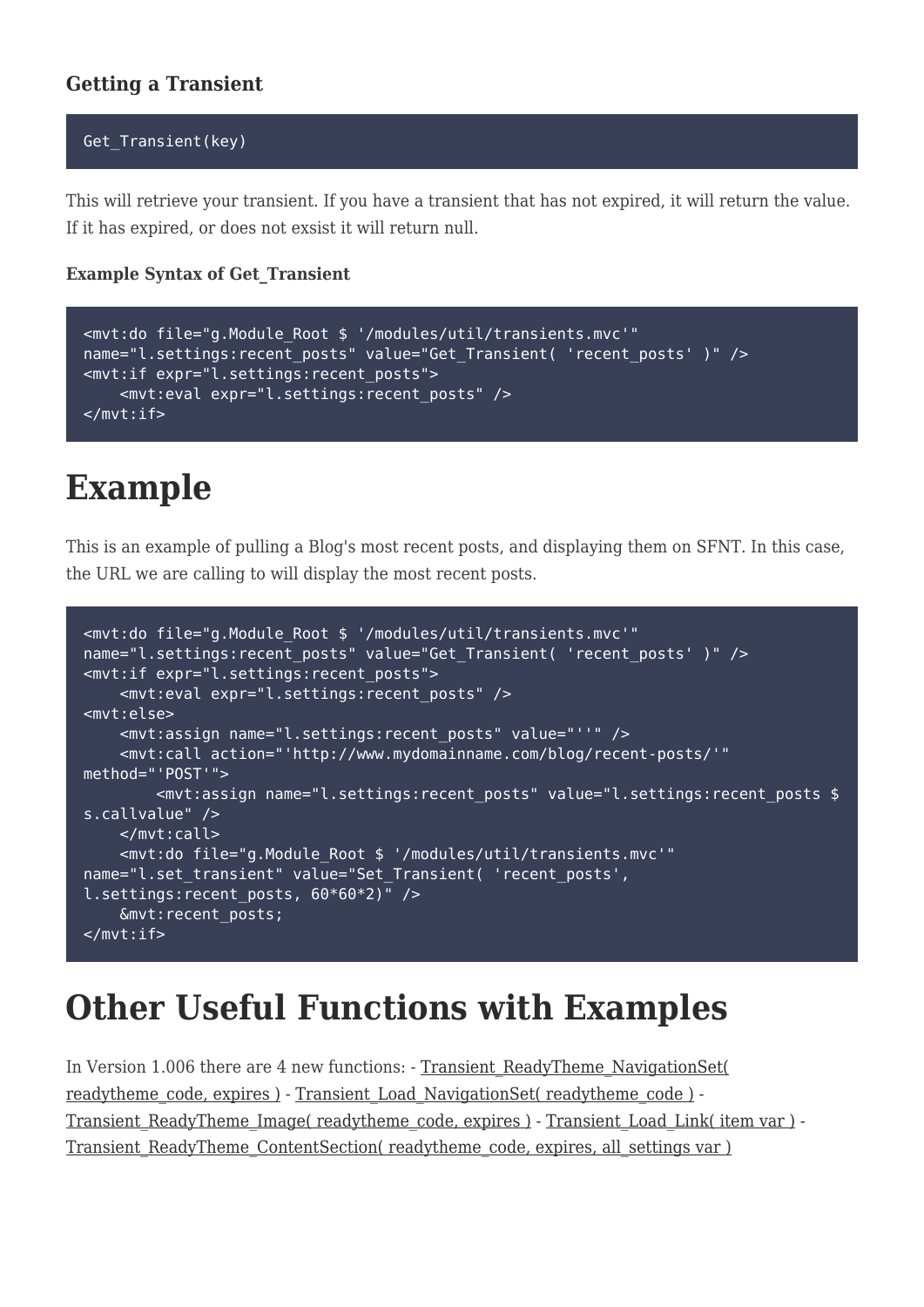Transient ReadyTheme NavigationSet( readytheme code, expires )

**readytheme\_code**: The ReadyTheme Navigation Set Code

**expires**: Amount of seconds to save the transient

This will first check if the transient exsists. If it does, it returns the transient. If it does not, it will set a transient with the key navigationset readytheme code, and save it. The return value is the rendered HTML data.

#### **Example Syntax of Transient\_ReadyTheme\_NavigationSet**

```
<mvt:do file="g.Module_Root $ '/modules/util/transients.mvc'"
name="l.settings:my navigation set" value="Transient ReadyTheme NavigationSet(
'navigation bar', 60*60*24)" />
<mvt:if expr="l.settings:my_navigation_set">
     &mvt:my_navigation_set;
<mvt:else>
     <mvt:comment> ==[ Failsafe, incase the Transient Fails ]== </mvt:comment>
     <mvt:item name="readytheme" param="navigationset( 'navigation_bar' )" />
</mvt:if>
```
**Using custom items in your Navigationset, like customfields?**

```
Transient ReadyTheme NavigationSet WithSettings( readytheme code, expires,
all settings var )
```
**Example Syntax of Transient\_ReadyTheme\_NavigationSet\_WithSettings**

```
<mvt:do file="g.Module_Root $ '/modules/util/transients.mvc'"
name="l.settings:navigation bar customfields"
value="Transient_ReadyTheme_NavigationSet_WithSettings(
'navigation bar customfields', 60*60*24, l.settings)" />
<mvt:if expr="l.settings:navigation_bar_customfields">
     &mvt:navigation_bar_customfields;
<mvt:else>
     <mvt:comment> ==[ Failsafe, incase the Transient Fails ]== </mvt:comment>
     <mvt:item name="readytheme" param="navigationset( 'navigation_bar_customfields'
) " />
</mvt:if>
```
### <span id="page-2-0"></span>**Transient\_Load\_NavigationSet**

Transient\_Load\_NavigationSet( readytheme\_code )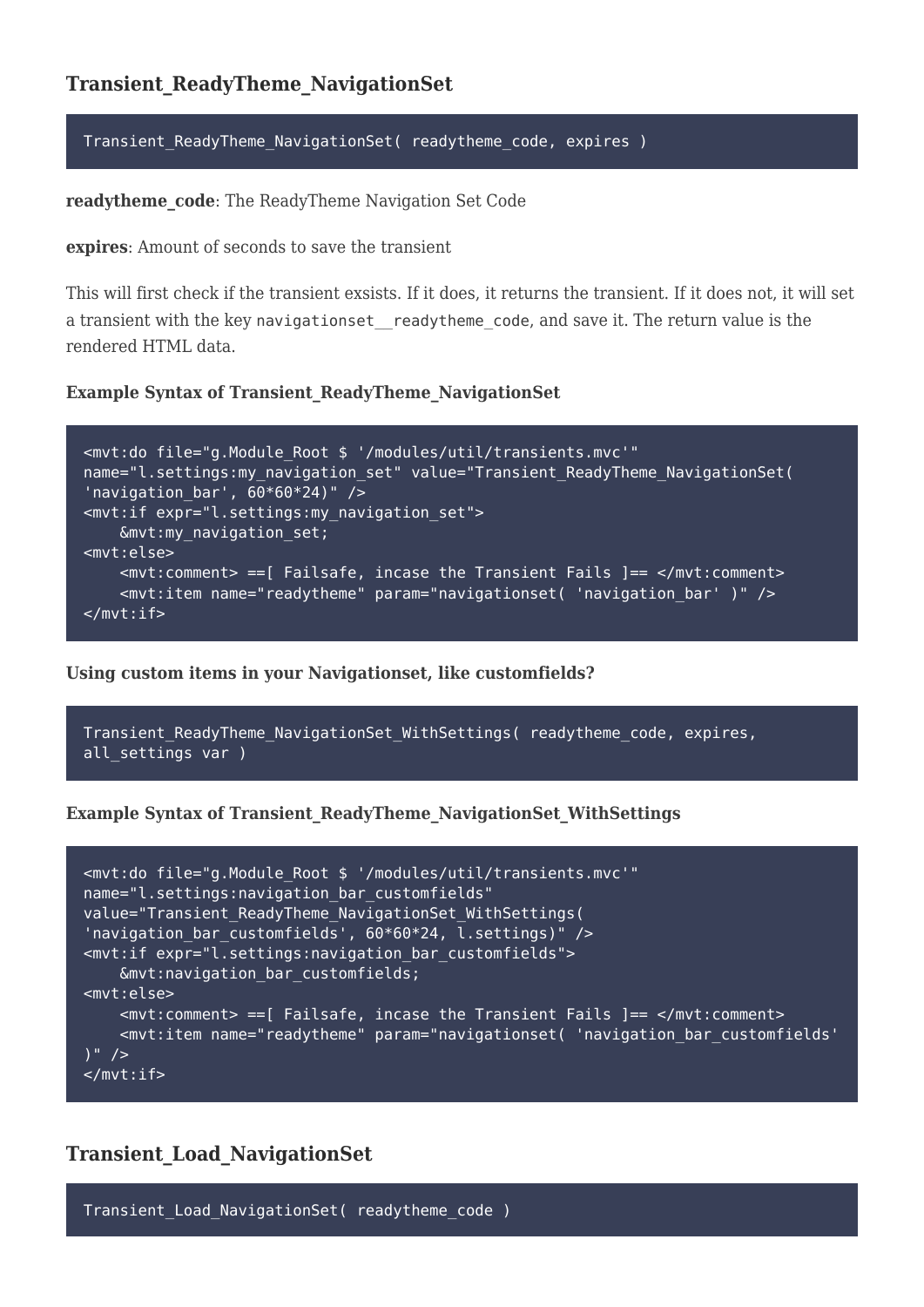#### **readytheme\_code**:The ReadyTheme NavigationSet Code

This returns the ReadyTheme Navigation Set L. settings: readytheme variable, including an extra variable in the navigationset, : link url (the navigation item's link). This does **not** cache the data, this function only returns it.

#### **Example Syntax of Transient\_Load\_NavigationSet**

| <mvt:do <="" file="g. Module Root \$ '/modules/util/transients.mvc'" th=""></mvt:do>                                                                            |
|-----------------------------------------------------------------------------------------------------------------------------------------------------------------|
| name="l.settings:load navigationset" value="Transient Load NavigationSet(                                                                                       |
| 'navigation bar')" $/$                                                                                                                                          |
| <mvt:if expr="l.settings:load navigationset"></mvt:if>                                                                                                          |
| $<$ mvt:comment> ==[ Do something with data]== $<$ /mvt:comment>                                                                                                |
| <mvt:eval expr="glosub(miva array serialize(l.settings:load navigationset),&lt;/td&gt;&lt;/tr&gt;&lt;tr&gt;&lt;td&gt;&lt;u&gt;',', '&lt;br /&gt;')"></mvt:eval> |
| $<$ / <code>mvt:if&gt;</code>                                                                                                                                   |

## <span id="page-3-0"></span>**Transient\_ReadyTheme\_Image**

Transient ReadyTheme Image( readytheme code, expires )

**readytheme\_code**: The ReadyTheme Image Code

**expires**: The amount of seconds to save the transient

This will first check if the transient exsists. If it does, it returns the transient. If it does not, it will set a transient with the key image readytheme code, and save it The return value is the serialized variable of the image.

The variable contains the following:

active, code, cropped url, id, image hght, image id, image size, image wdth, link, link dest, link targ, link type, link url, name, url

#### **Example Syntax of Transient\_ReadyTheme\_Image**

```
<mvt:do file="g.Module_Root $ '/modules/util/transients.mvc'"
name="l.settings:banner_1_image" value="Transient_ReadyTheme_Image( 'banner_1',
24*60*60)" />
<mvt:if expr="l.settings:banner_1_image">
     <mvt:assign name="l.settings:banner_1_image" value="miva_array_deserialize(
l.settings:banner 1 image )" />
     <mvt:if expr="l.settings:cropped_url">
         <img data-lazy="&mvt:banner_1_image:cropped_url"
alt="&mvt:banner_1_image:alt;" />
     <mvt:else>
```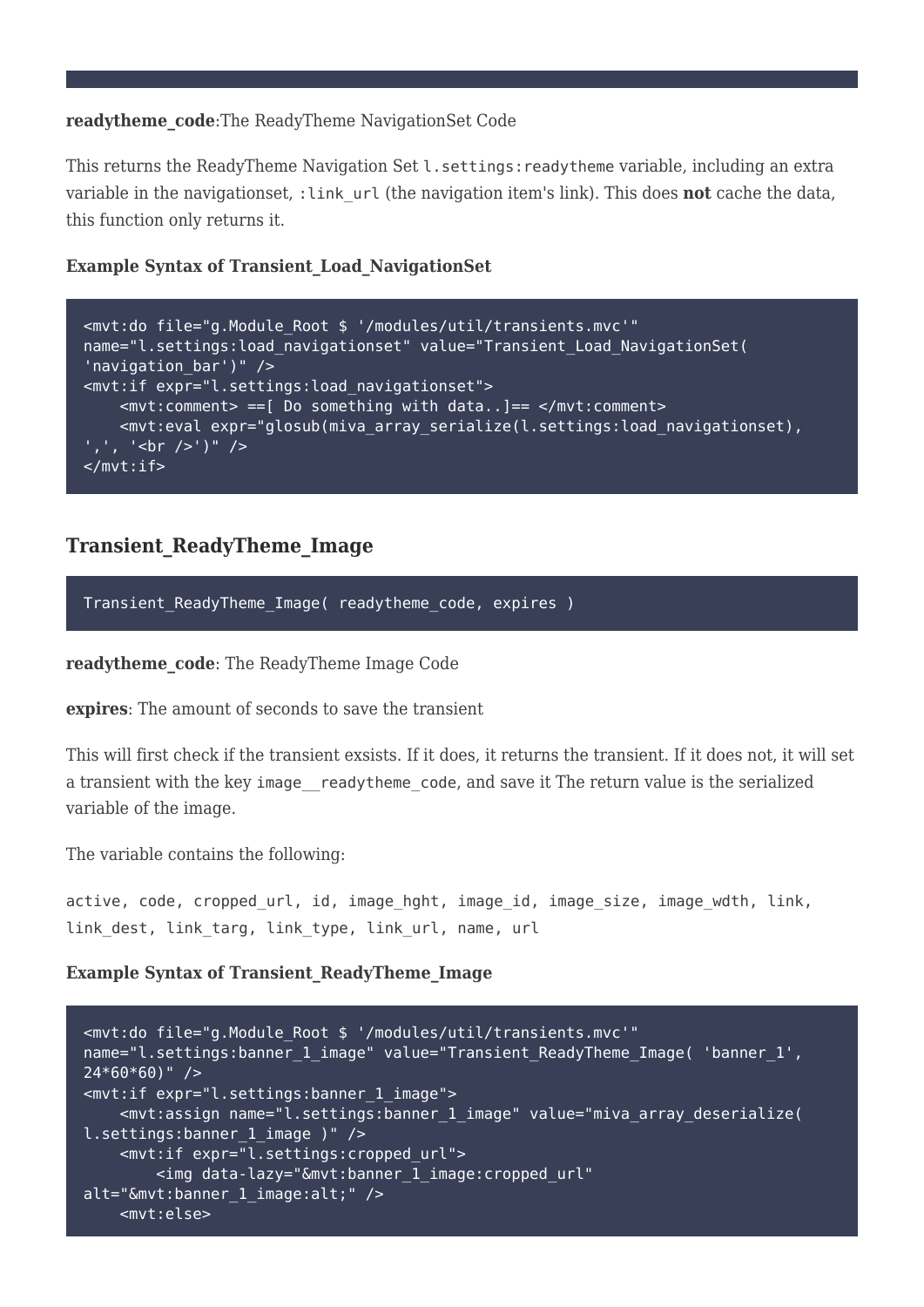## <span id="page-4-0"></span>**Transient\_Load\_Link**

```
Transient Load Link( item var )
```
#### **item var**: The item variable

This returns the item, as well as :link and :link\_url. This does **not** cache the data, this function only returns it. The variable must have the following in it's structure:  $\cdot$  link type ( P, C, G, U, N )  $\cdot$ link\_dest ( string ) - link\_targ ( string ) - name (string)

#### **Example Syntax of Transient\_Load\_Link**

```
<mvt:do file="g.Module_Root $ '/modules/util/transients.mvc'"
name="l.settings:my_var" value="Transient_Load_Link( l.settings:my_var )" />
<mvt:if expr="l.settings:my_var:link_url">
     <a href="&mvt:my_var:link_url">&mvt:my_var:name;</a>
<mvt:else>
     <span>&mvt:my_var:name;</span>
</mvt:if>
```
### <span id="page-4-1"></span>**Transient\_ReadyTheme\_ContentSection**

**Please Note:** If you have custom logic that is outputting variables (i.e. g.show breadcrumbs), this will not be cached/ output. This is best used when trying to display certain information.

Transient ReadyTheme ContentSection( readytheme code, expires, all settings var )

readytheme\_code: The ReadyTheme content section code you want to use

**expires**: Expiration Date

all settings var: l.settings needs to be passed through

**Example Syntax of Transient\_ReadyTheme\_ContentSection**

```
<mvt:do file="g.Module_Root $ '/modules/util/transients.mvc'"
name="l.settings:about us section" value="Transient ReadyTheme ContentSection(
'about us', 24*60*60, l.settings )" />
<mvt:if expr="l.settings:about_us_section">
     &mvt:about_us_section;
<mvt:else>
     <mvt:comment> <!-- Failsafe! --> </mvt:comment>
```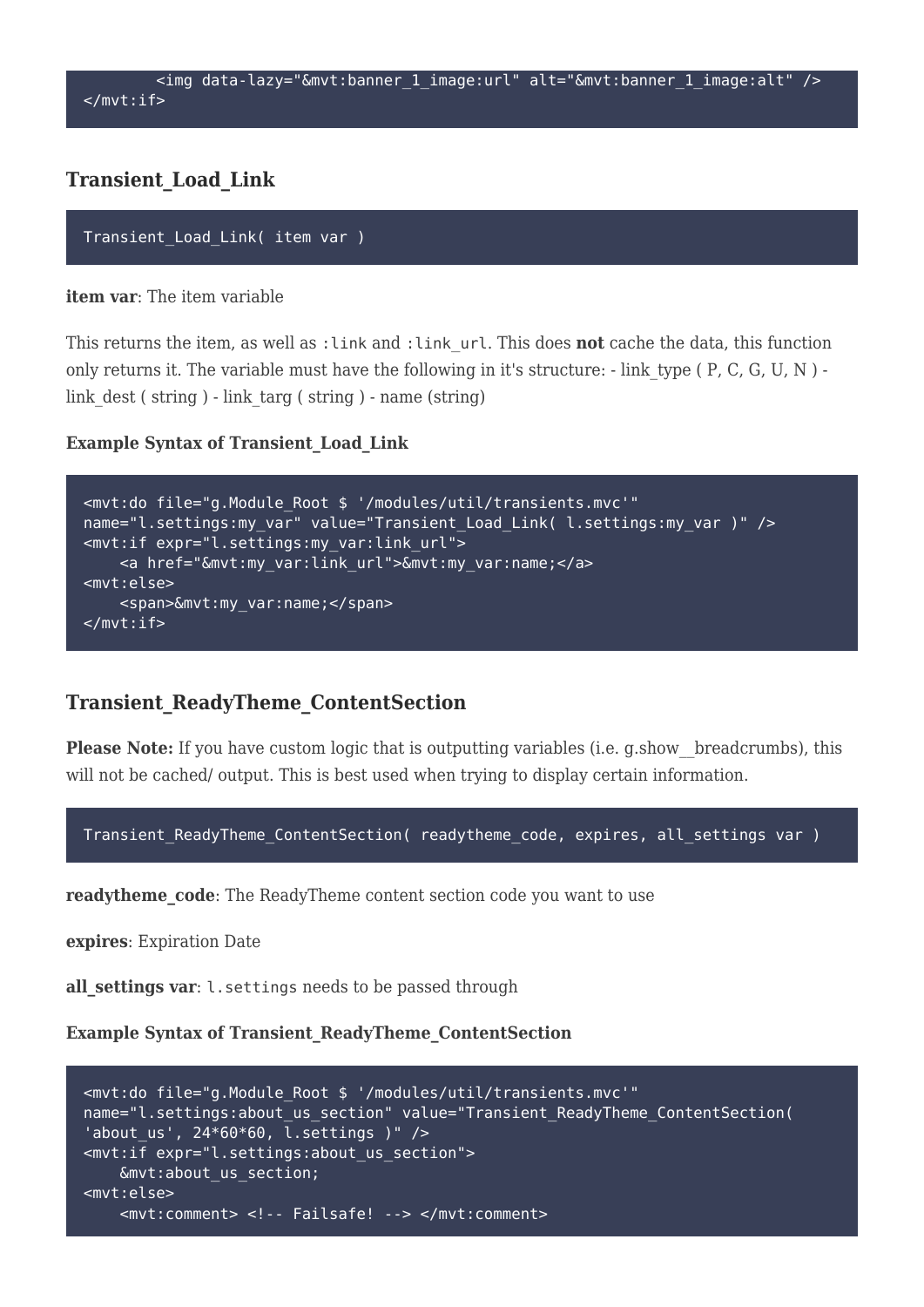

#### **Need a dynamic key for your content section?**

**When this would be useful:** Why not load all your customfield information through a content section, and save the \*\*rendered\* HTML instead?

```
Transient_ReadyTheme_ContentSection_LowLevel( key, readytheme_code, expires,
all settings var )
```
**Example Syntax of Transient\_ReadyTheme\_ContentSection\_Lowlevel (v1.007)**

```
<mvt:do file="g.Module_Root $ '/modules/util/transients.mvc'"
name="l.settings:customlogic" value="Transient_ReadyTheme_ContentSection_Lowlevel(
l.settings:product:code $ ' customlogic', 'customlogic', 24*60*60, l.settings )"
/<mvt:if expr="l.settings:customlogic">
     &mvt:customlogic;
<mvt:else>
     <mvt:comment> <!-- Failsafe! --> </mvt:comment>
    <mvt:item name="readytheme" param="contentsection( 'customlogic' )" />
</mvt:if>
```
## **XML Provisioning**

#### <span id="page-5-0"></span>**Delete a specific Transient**

```
<Module code="tg_transients" feature="util">
     <Delete_Transient key="my_key_here" />
    <Delete Transient key="my other key here" />
</Module>
```
#### **Delete All Transients**

```
<Module code="tg_transients" feature="util">
     <Delete_All_Transients />
</Module>
```
#### **Delete Expired Transients**

```
<Module code="tg_transients" feature="util">
     <Delete_Expired_Transients />
</Module>
```